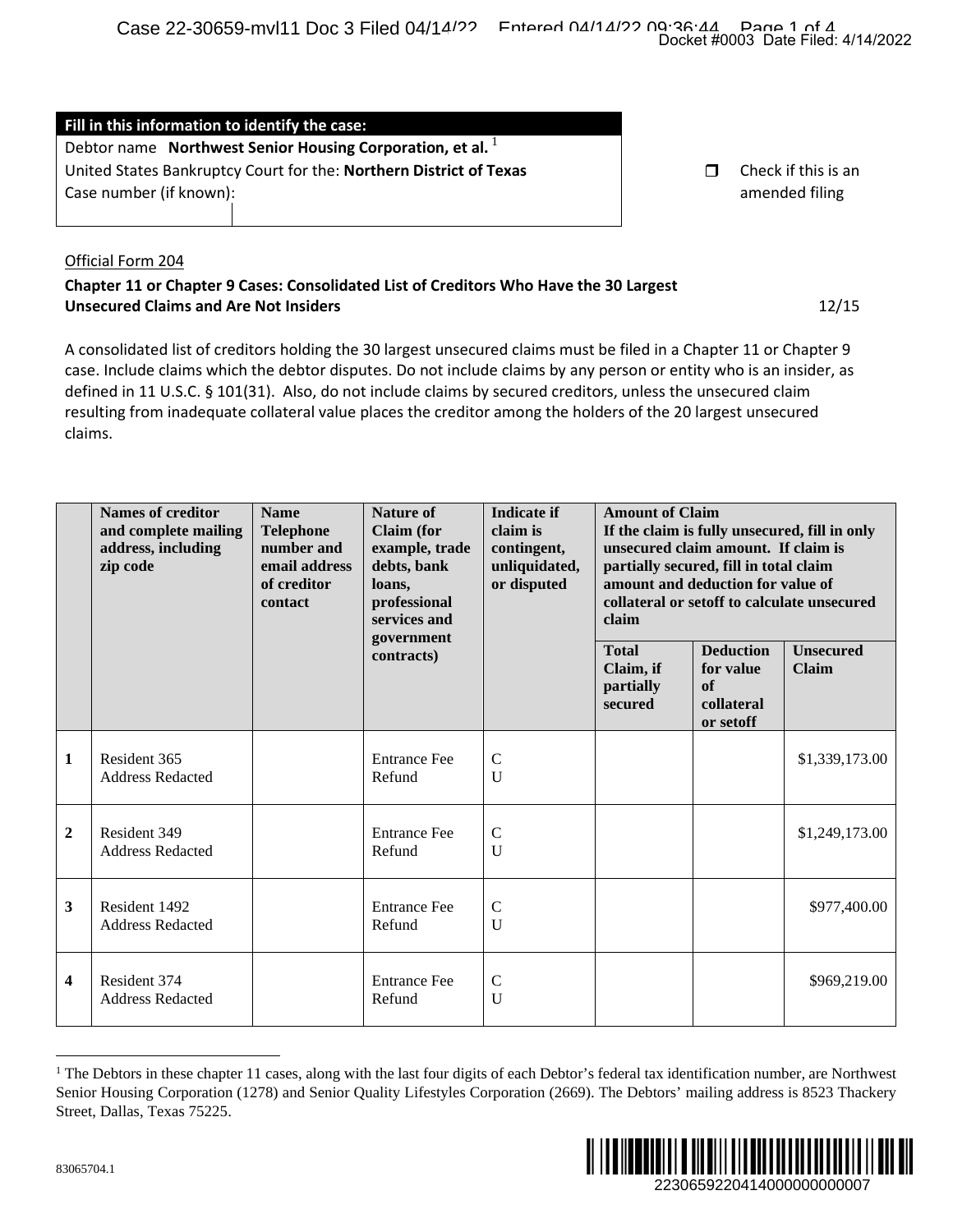|           | <b>Names of creditor</b><br>and complete mailing<br>address, including<br>zip code | <b>Name</b><br><b>Telephone</b><br>number and<br>email address<br>of creditor<br>contact | <b>Nature of</b><br><b>Claim</b> (for<br>example, trade<br>debts, bank<br>loans,<br>professional<br>services and<br>government | <b>Indicate if</b><br>claim is<br>contingent,<br>unliquidated,<br>or disputed | <b>Amount of Claim</b><br>If the claim is fully unsecured, fill in only<br>unsecured claim amount. If claim is<br>partially secured, fill in total claim<br>amount and deduction for value of<br>collateral or setoff to calculate unsecured<br>claim |                                                                           |                                  |
|-----------|------------------------------------------------------------------------------------|------------------------------------------------------------------------------------------|--------------------------------------------------------------------------------------------------------------------------------|-------------------------------------------------------------------------------|-------------------------------------------------------------------------------------------------------------------------------------------------------------------------------------------------------------------------------------------------------|---------------------------------------------------------------------------|----------------------------------|
|           |                                                                                    |                                                                                          | contracts)                                                                                                                     |                                                                               | <b>Total</b><br>Claim, if<br>partially<br>secured                                                                                                                                                                                                     | <b>Deduction</b><br>for value<br><sub>of</sub><br>collateral<br>or setoff | <b>Unsecured</b><br><b>Claim</b> |
| 5         | Resident 336<br><b>Address Redacted</b>                                            |                                                                                          | <b>Entrance Fee</b><br>Refund                                                                                                  | $\mathsf{C}$<br>$\mathbf U$                                                   |                                                                                                                                                                                                                                                       |                                                                           | \$969,219.00                     |
| 6         | Resident 329<br><b>Address Redacted</b>                                            |                                                                                          | <b>Entrance Fee</b><br>Refund                                                                                                  | $\mathbf C$<br>$\mathbf U$                                                    |                                                                                                                                                                                                                                                       |                                                                           | \$900,000.00                     |
| 7         | Resident 298<br><b>Address Redacted</b>                                            |                                                                                          | <b>Entrance Fee</b><br>Refund                                                                                                  | ${\bf C}$<br>$\mathbf U$                                                      |                                                                                                                                                                                                                                                       |                                                                           | \$894,446.70                     |
| 8         | Resident 1438<br>Address Redacted                                                  |                                                                                          | <b>Entrance Fee</b><br>Refund                                                                                                  | $\mathcal{C}$                                                                 |                                                                                                                                                                                                                                                       |                                                                           | \$875,601.90                     |
| 9         | Resident 114<br><b>Address Redacted</b>                                            |                                                                                          | <b>Entrance Fee</b><br>Refund                                                                                                  | $\mathcal{C}$<br>$\mathbf U$                                                  |                                                                                                                                                                                                                                                       |                                                                           | \$869,103.00                     |
| <b>10</b> | Resident 1480<br>Address Redacted                                                  |                                                                                          | <b>Entrance Fee</b><br>Refund                                                                                                  | $\mathbf C$<br>$\mathbf U$                                                    |                                                                                                                                                                                                                                                       |                                                                           | \$855,000.00                     |
| 11        | Resident 1522<br><b>Address Redacted</b>                                           |                                                                                          | <b>Entrance Fee</b><br>Refund                                                                                                  | $\mathsf{C}$                                                                  |                                                                                                                                                                                                                                                       |                                                                           | \$837,810.00                     |
| 12        | Resident 342<br>Address Redacted                                                   |                                                                                          | <b>Entrance Fee</b><br>Refund                                                                                                  | $\mathbf C$<br>$\mathbf U$                                                    |                                                                                                                                                                                                                                                       |                                                                           | \$837,810.00                     |
| 13        | Resident 360<br><b>Address Redacted</b>                                            |                                                                                          | <b>Entrance Fee</b><br>Refund                                                                                                  | $\mathbf C$<br>$\mathbf U$                                                    |                                                                                                                                                                                                                                                       |                                                                           | \$837,810.00                     |
| 14        | Resident 334<br><b>Address Redacted</b>                                            |                                                                                          | <b>Entrance Fee</b><br>Refund                                                                                                  | ${\bf C}$<br>$\mathbf U$                                                      |                                                                                                                                                                                                                                                       |                                                                           | \$826,067.70                     |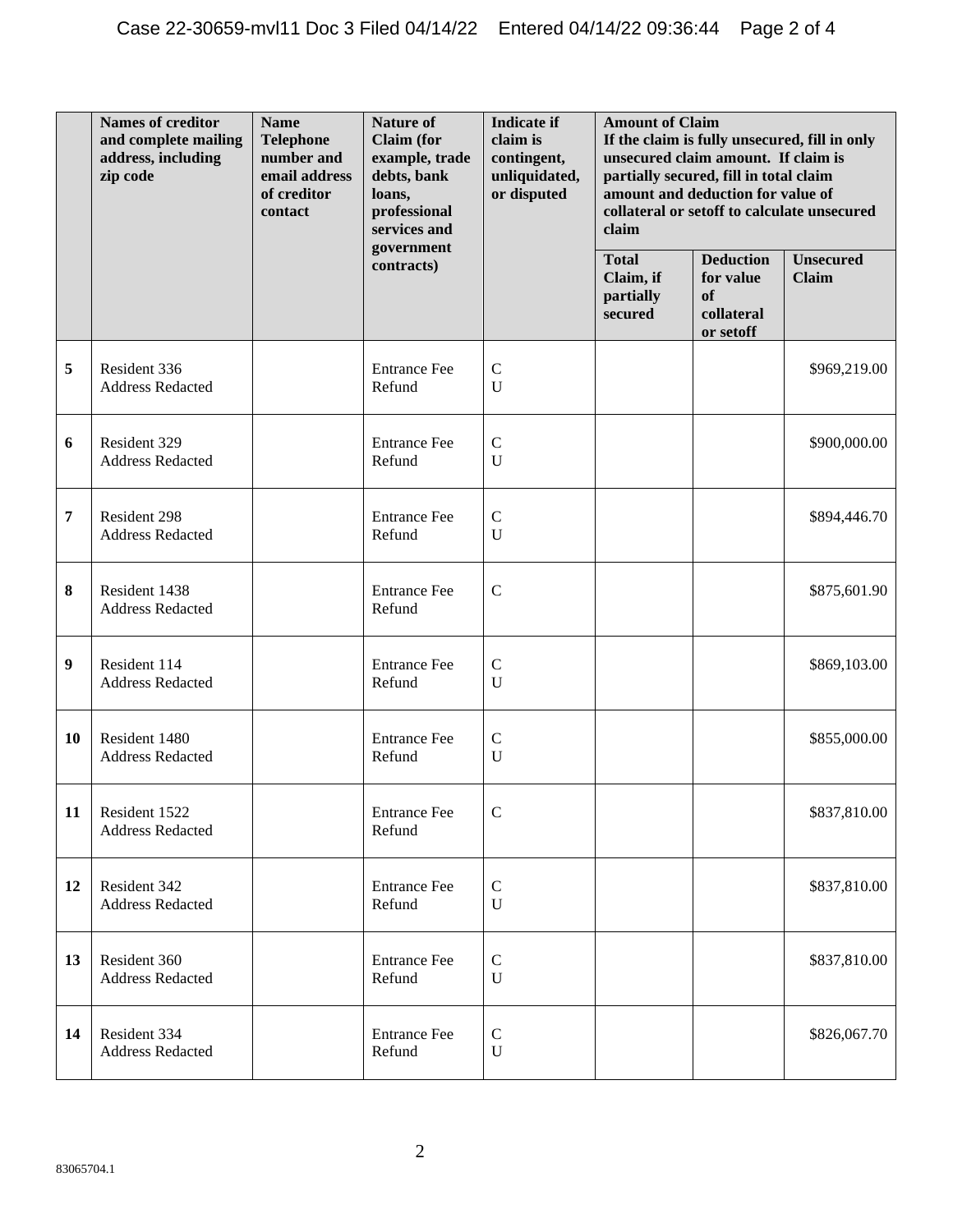|    | <b>Names of creditor</b><br>and complete mailing<br>address, including<br>zip code | <b>Name</b><br><b>Telephone</b><br>number and<br>email address<br>of creditor<br>contact | <b>Nature of</b><br><b>Claim</b> (for<br>example, trade<br>debts, bank<br>loans,<br>professional<br>services and<br>government | <b>Indicate if</b><br>claim is<br>contingent,<br>unliquidated,<br>or disputed | <b>Amount of Claim</b><br>If the claim is fully unsecured, fill in only<br>unsecured claim amount. If claim is<br>partially secured, fill in total claim<br>amount and deduction for value of<br>collateral or setoff to calculate unsecured<br>claim |                                                                           |                                  |
|----|------------------------------------------------------------------------------------|------------------------------------------------------------------------------------------|--------------------------------------------------------------------------------------------------------------------------------|-------------------------------------------------------------------------------|-------------------------------------------------------------------------------------------------------------------------------------------------------------------------------------------------------------------------------------------------------|---------------------------------------------------------------------------|----------------------------------|
|    |                                                                                    |                                                                                          | contracts)                                                                                                                     |                                                                               | <b>Total</b><br>Claim, if<br>partially<br>secured                                                                                                                                                                                                     | <b>Deduction</b><br>for value<br><sub>of</sub><br>collateral<br>or setoff | <b>Unsecured</b><br><b>Claim</b> |
| 15 | Resident 354<br><b>Address Redacted</b>                                            |                                                                                          | <b>Entrance Fee</b><br>Refund                                                                                                  | $\mathsf{C}$<br>$\mathbf U$                                                   |                                                                                                                                                                                                                                                       |                                                                           | \$818,100.00                     |
| 16 | Resident 1436<br><b>Address Redacted</b>                                           |                                                                                          | <b>Entrance Fee</b><br>Refund                                                                                                  | $\mathbf C$                                                                   |                                                                                                                                                                                                                                                       |                                                                           | \$808,430.40                     |
| 17 | Resident 343<br><b>Address Redacted</b>                                            |                                                                                          | <b>Entrance Fee</b><br>Refund                                                                                                  | $\mathsf{C}$<br>$\mathbf U$                                                   |                                                                                                                                                                                                                                                       |                                                                           | \$808,430.00                     |
| 18 | Resident 368<br><b>Address Redacted</b>                                            |                                                                                          | <b>Entrance Fee</b><br>Refund                                                                                                  | $\mathcal{C}$<br>$\mathbf U$                                                  |                                                                                                                                                                                                                                                       |                                                                           | \$785,673.00                     |
| 19 | Resident 371<br><b>Address Redacted</b>                                            |                                                                                          | <b>Entrance Fee</b><br>Refund                                                                                                  | $\mathcal{C}$<br>$\mathbf U$                                                  |                                                                                                                                                                                                                                                       |                                                                           | \$785,673.00                     |
| 20 | Resident 1488<br>Address Redacted                                                  |                                                                                          | <b>Entrance Fee</b><br>Refund                                                                                                  | $\mathbf C$<br>$\mathbf U$                                                    |                                                                                                                                                                                                                                                       |                                                                           | \$770,004.00                     |
| 21 | Resident 347<br><b>Address Redacted</b>                                            |                                                                                          | <b>Entrance Fee</b><br>Refund                                                                                                  | $\mathcal{C}$<br>U                                                            |                                                                                                                                                                                                                                                       |                                                                           | \$768,456.00                     |
| 22 | Resident 372<br><b>Address Redacted</b>                                            |                                                                                          | <b>Entrance Fee</b><br>Refund                                                                                                  | $\mathbf C$<br>$\mathbf U$                                                    |                                                                                                                                                                                                                                                       |                                                                           | \$768,009.00                     |
| 23 | Resident 370<br><b>Address Redacted</b>                                            |                                                                                          | <b>Entrance Fee</b><br>Refund                                                                                                  | $\mathbf C$<br>$\mathbf U$                                                    |                                                                                                                                                                                                                                                       |                                                                           | \$768,009.00                     |
| 24 | Resident 1434<br><b>Address Redacted</b>                                           |                                                                                          | <b>Entrance Fee</b><br>Refund                                                                                                  | $\mathbf C$                                                                   |                                                                                                                                                                                                                                                       |                                                                           | \$763,173.00                     |